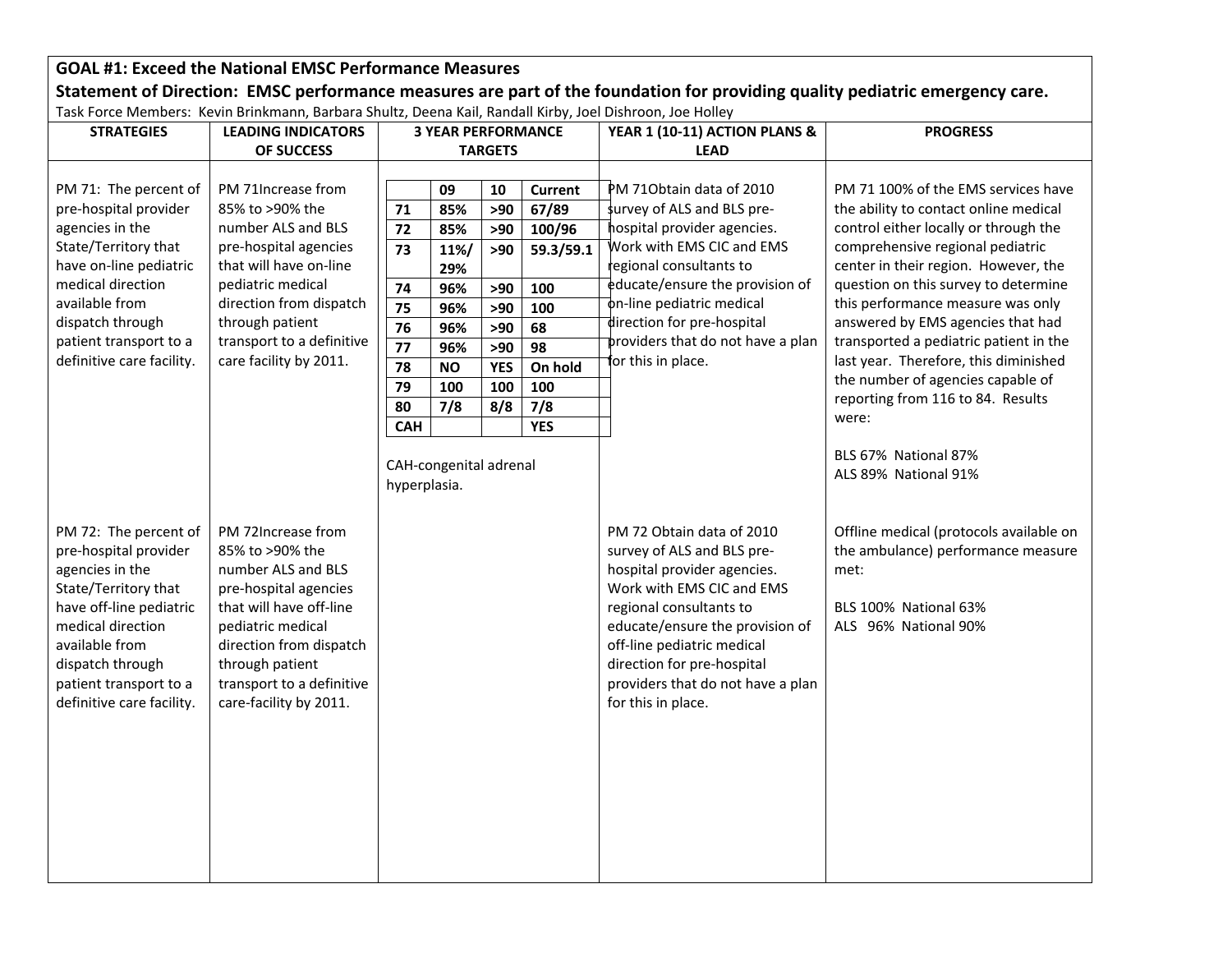| PM 73: The percent of   | PM 73 Increase from      | <b>PM73</b>                       | PM 73 Results of the national           |
|-------------------------|--------------------------|-----------------------------------|-----------------------------------------|
| patient care units in   | 11% to >90 the number    | 1.<br>Review the current          | performance measure for pediatric       |
| the State / Territory   | of BLS and 21% to        | <b>National Guidelines and</b>    | equipment is:                           |
| that have the essential | >90% ALS ambulances      | compare to current Tennessee      |                                         |
| pediatric equipment     | that will have all the   | equipment requirements for ALS    | BLS 59.3% National 22.5%                |
| and supplies as         | essential pediatric      | and BLS ambulances.               | ALS 59.1% National 34%                  |
| outlined in national    | equipment and            | 2.<br>Discuss/approve             |                                         |
| guidelines.             | supplies necessary to    | equipment changes in Task Force   |                                         |
|                         | provide quality          | conference calls.                 |                                         |
|                         | pediatric emergency      | 3.<br>Present proposed            |                                         |
|                         | care by 2011.            | equipment changes to CoPEC in     |                                         |
|                         |                          | 2010.                             |                                         |
|                         |                          | 4.<br>Dr. Brinkman to make        |                                         |
|                         |                          | recommendations to the EMS        |                                         |
|                         |                          | CIC in 2010. Ensure pediatric rep |                                         |
|                         |                          | on EMS Task Force rewriting       |                                         |
|                         |                          | rules and regs.                   |                                         |
|                         |                          | 5.<br>Dr. Holley to make          |                                         |
|                         |                          | recommendation for rulemaking     |                                         |
|                         |                          | changed at the Dec. 2010 or       |                                         |
|                         |                          | March 2011 Board meeting to be    |                                         |
|                         |                          | in compliance with the National   |                                         |
|                         |                          | <b>EMSC Performance Measure.</b>  |                                         |
| PM 74: The percent of   | PM 74 All healthcare     |                                   |                                         |
| hospitals recognized    | facilities that have the | PM 74 75Data will be collected    | PM 74 & 75 100% of the hospital         |
| through a statewide,    | potential to stabilize   | utilizing the national EMSC       | facilities that have an emergency       |
| territorial or regional | and/or manage            | performance measure survey        | department are one of the four levels   |
| standardized system     | pediatric medical        | from greater than 80% of          | of pediatric emergency care for both    |
| that are able to        | and/or traumatic         | facilities capable of PM 74 and   | trauma and medical needs.               |
| stabilize and/or        | emergencies are in       | PM 75.                            |                                         |
| manager pediatric       | compliance with their    |                                   |                                         |
| medical emergencies.    | self-designated level of |                                   |                                         |
|                         | pediatric care as        |                                   |                                         |
|                         | defined by the PECF      |                                   |                                         |
| PM 75: The percent of   | Rules and Regulations.   |                                   |                                         |
| hospitals recognized    |                          |                                   | PM 75 100% of the hospital facilities   |
| through a statewide,    | For PM 74 and 75, on     | PM 75Data will be collected       | that have an emergency department       |
| territorial or regional | the last survey 96% of   | utilizing the national EMSC       | are one of the four levels of pediatric |
| standardized system     | Tennessee's health       | performance measure survey        | emergency care for both trauma and      |
| that are able to        | care facilities satisfy  | from greater than 80% of          | medical needs.                          |
| stabilize and/or        | this requirement. The    | facilities capable of PM 76 and   |                                         |
| manage pediatric        | national goal is for 25% | PM 77 by R. Phillippi and CRPC    |                                         |
| traumatic               | by 2017 for PM 74 and    | coordinators by Summer 2010.      |                                         |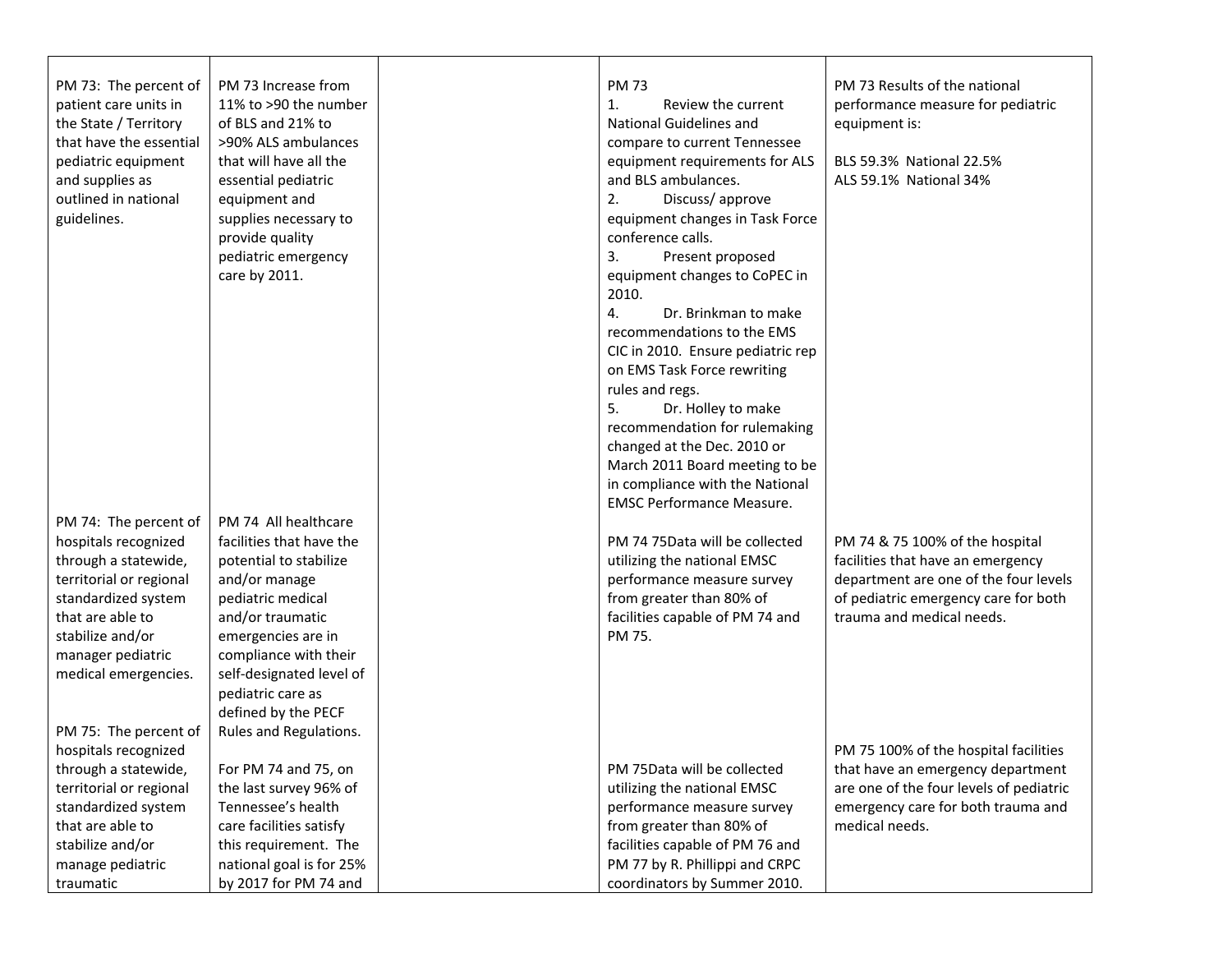| emergencies.<br>PM 76: The<br>percentage of<br>hospitals in the<br>State/Territory that<br>have written inter-<br>facility transfer                                                                              | 50% for PM 75.<br>PM 76 Tennessee<br>health care facilities<br>will have transfer<br>agreements that cover<br>pediatric patients and<br>will have transfer | PM 76 Identify the health care<br>facilities that currently do not<br>have all the necessary<br>components of the transfer<br>agreement. Communicate with<br>those facilities the needed                                                                                                                                                                                                                                                                                                                                                                                         | <b>PM 76</b><br>98% of the hospitals have the required<br>transfer guidelines. However, two<br>components were added to the<br>guidelines which decreased the<br>compliance to 68%. Nationally, on                                                                                                                                       |
|------------------------------------------------------------------------------------------------------------------------------------------------------------------------------------------------------------------|------------------------------------------------------------------------------------------------------------------------------------------------------------|----------------------------------------------------------------------------------------------------------------------------------------------------------------------------------------------------------------------------------------------------------------------------------------------------------------------------------------------------------------------------------------------------------------------------------------------------------------------------------------------------------------------------------------------------------------------------------|------------------------------------------------------------------------------------------------------------------------------------------------------------------------------------------------------------------------------------------------------------------------------------------------------------------------------------------|
| guidelines that cover<br>pediatric patients and<br>that include the<br>following components<br>of transfer: (see<br>reference).                                                                                  | guidelines that include<br>all the components of<br>transfer as<br>recommended by<br>National ESMC.                                                        | components for their written<br>transfer guidelines. Barbara and<br>Deena to contact CRPC<br>Coordinators for facilities with<br>agreements that don't have all<br>guidelines. CRPC Coordinators<br>to educate those facilities in<br>2010 and 2011. Further identify<br>if the 4% of Tennessee health<br>care facilities that did not meet<br>these PM in the last survey are<br>capable of meeting these PM.<br>Provide support to these<br>facilities if they are able to meet<br>these PM, otherwise document<br>that Tennessee has met these<br>PM to the greatest ability. | 38% contain all components.<br>The two components missing in TN are<br>a map with directions to the CRPC<br>being available to the family and that<br>the patients belongings were<br>transferred with the child.As each<br>transfer agreement is renewed<br>between a CRPC and hospital facility<br>these two components will be added. |
| PM 77: The<br>percentage of<br>hospitals in the<br>State/Territory that<br>have written inter-<br>facility transfer<br>agreements that cover<br>pediatric patients.                                              | PM 77Currently 96% of<br>Tennessee health care<br>facilities meet both of<br>these performance<br>measures.                                                |                                                                                                                                                                                                                                                                                                                                                                                                                                                                                                                                                                                  | PM 77 Percentage was increased from<br>96% to 98%. Nationally the rate is<br>59.4%                                                                                                                                                                                                                                                       |
| PM 78: The adoption<br>of requirements by<br>the State/Territory for<br>pediatric emergency<br>education for the<br>license/certification<br>renewal of basic life<br>support (BLS) and<br>advanced life support | PM 78 Approval by the<br>EMS Board for this<br>requirement.                                                                                                | PM 78 Collaborate with TEMSEA,<br><b>EMS CIC and EMS Education</b><br>committee/Scope of Practice<br>Committee on adoption of<br>requirements for pediatric<br>emergency education for license<br>renewal of BLS and ALS<br>providers. At 8/9/07 CoPEC<br>meeting, motion was passed                                                                                                                                                                                                                                                                                             | PM 78 Scope of practice changes are<br>on hold due to a moratorium on<br>changes to rules and regulations at this<br>time.                                                                                                                                                                                                               |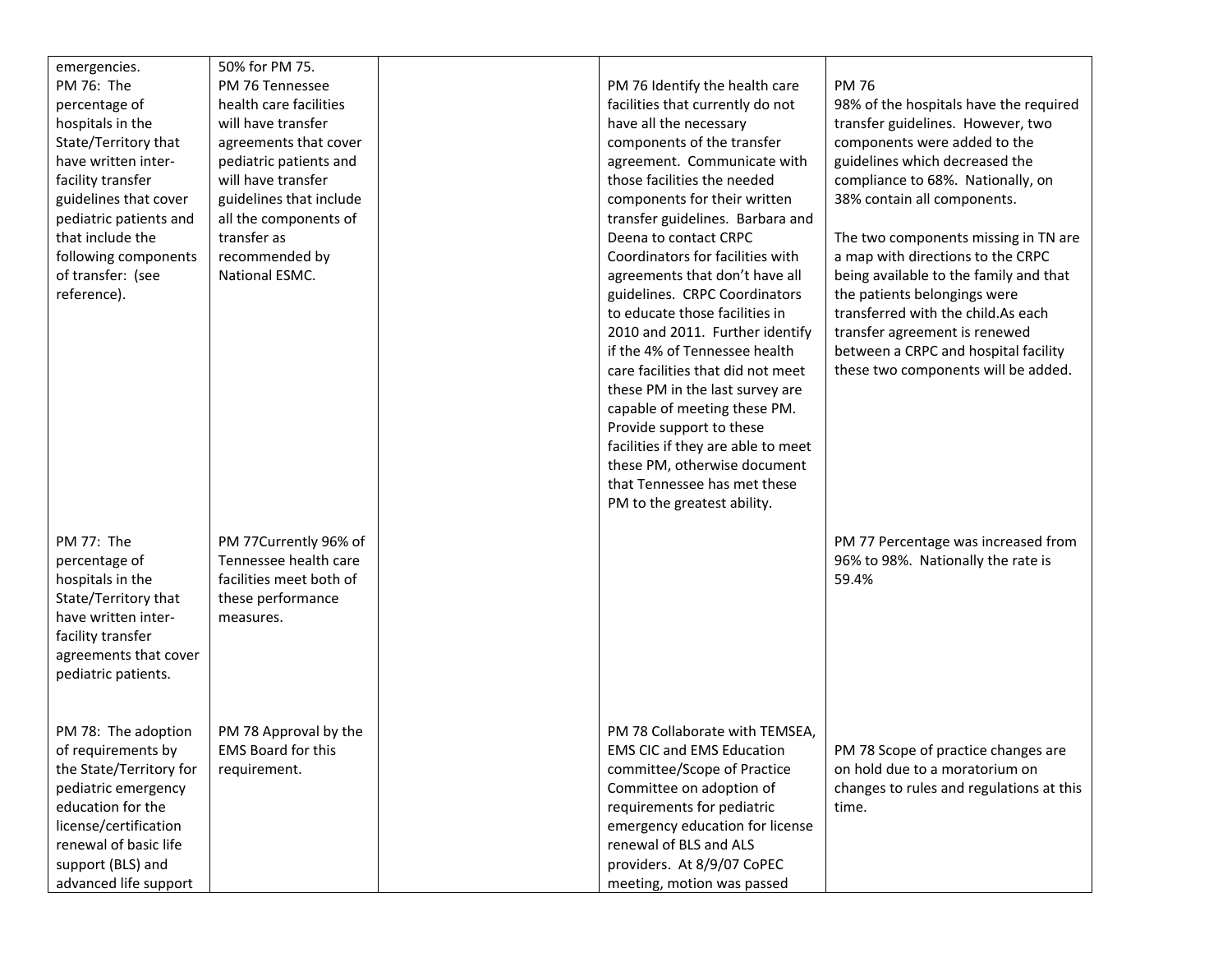| (ALS) providers.     |                                          | that 20% of EMS CEUs for           |                                   |
|----------------------|------------------------------------------|------------------------------------|-----------------------------------|
| PM 79: The degree to | PM 79: Permanence of                     | recertification be in pediatrics - |                                   |
| which Tennessee has  | <b>EMSC</b> in the State                 | communicate this to above          | PM 78 Continue to comply with 5/5 |
| established          | system is defined as:                    | stakeholders.                      | requirements.                     |
| permanence of EMSC   | <b>EMS Advisory</b><br>a.                |                                    |                                   |
| in the State EMS     | Committee has the                        | This is benchmarked to be          |                                   |
| System.              | required members as                      | completed in 2010 with a           |                                   |
|                      | per the implementation                   | deadline for completion in 2011.   |                                   |
|                      | manual.                                  | Plan to follow-up with the EMS     |                                   |
|                      | b.<br><b>EMSC Advisory</b>               | Board and provide support as       |                                   |
|                      | Committee meets at                       | needed to ensure this change in    |                                   |
|                      | least 4 times a year.                    | rules. Consider having the CRPC    |                                   |
|                      | By 2011,<br>c.                           | Coordinators invite EMS Board      |                                   |
|                      | pediatric                                | Members to attend a mock code      |                                   |
|                      | representation will                      | at one of their local EMS          |                                   |
|                      | have been                                | agencies.                          |                                   |
|                      | incorporated on the                      |                                    |                                   |
|                      | State EMS Board.                         | Continue to maintain compliance    |                                   |
|                      | d.<br>By 2011, TN                        | with all 5 objectives.             |                                   |
|                      | will mandate requiring                   |                                    |                                   |
|                      | pediatric                                |                                    |                                   |
|                      | representation on the                    |                                    |                                   |
|                      | EMS Board.                               |                                    |                                   |
|                      | By 2011, one<br>e.                       |                                    |                                   |
|                      | full time EMSC                           |                                    |                                   |
|                      | Manager that is                          |                                    |                                   |
|                      | dedicated solely to the                  |                                    |                                   |
|                      | <b>EMSC Program will</b>                 |                                    |                                   |
|                      | have been established.                   |                                    |                                   |
|                      |                                          |                                    |                                   |
|                      | TN EMS will have                         |                                    |                                   |
|                      | understanding of the                     |                                    |                                   |
|                      | <b>National EMSC</b>                     |                                    |                                   |
|                      | Performance measures<br>and the need for |                                    |                                   |
|                      | establishing                             |                                    |                                   |
|                      | permanence of EMSC in                    |                                    |                                   |
|                      | Tennessee's EMS                          |                                    |                                   |
|                      | system by integrating                    |                                    |                                   |
|                      | <b>EMSC</b> priorities into              |                                    |                                   |
|                      | statutes/regulations.                    |                                    |                                   |
|                      |                                          |                                    |                                   |
|                      |                                          |                                    |                                   |
|                      |                                          |                                    |                                   |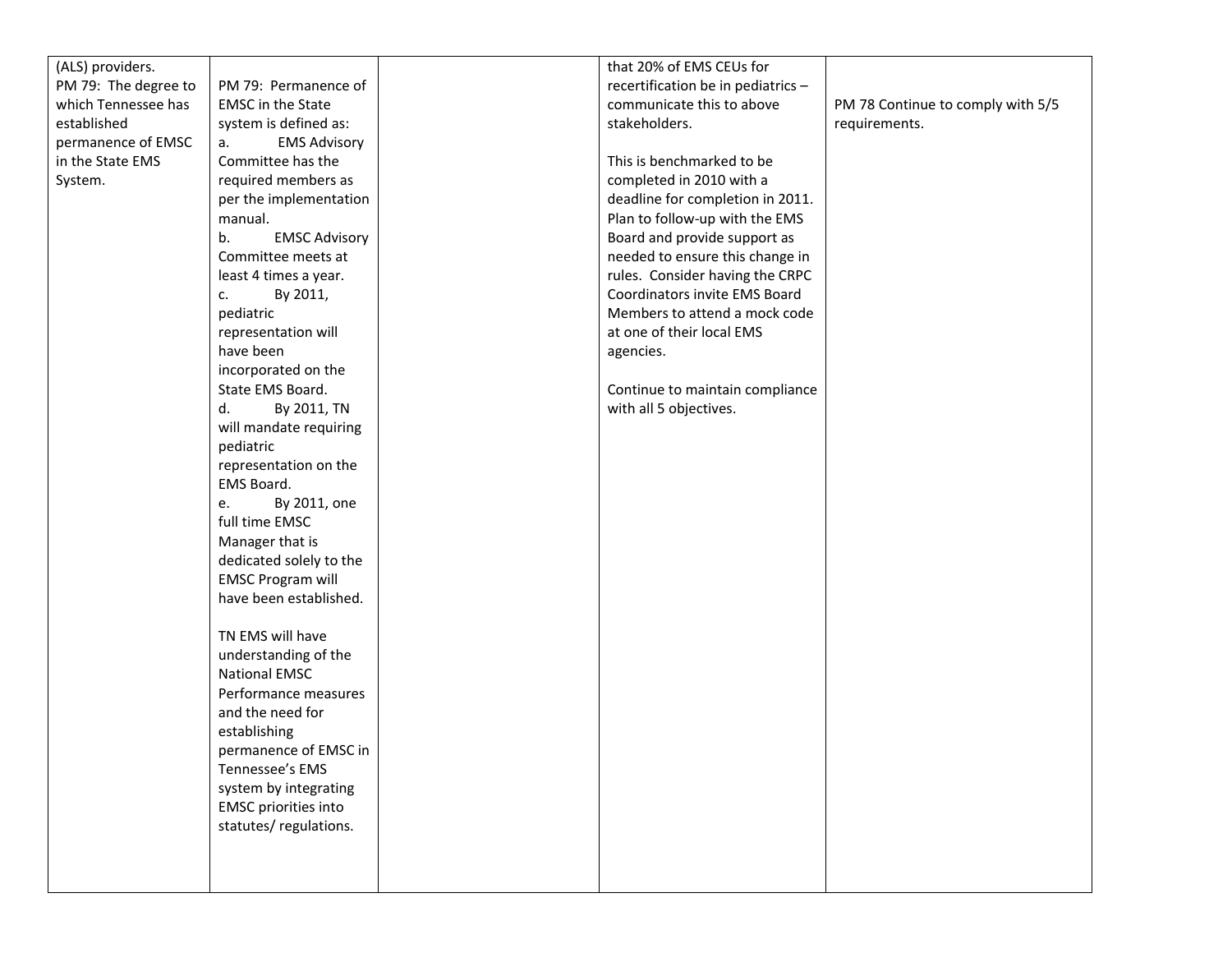| PM 80: The degree to<br>which the State/<br>Territory has<br>established<br>permanence of EMSC<br>in the State/ Territorial<br>EMS system by<br>integrating EMSC<br>priorities into<br>statutes/regulations. |  | PM 80 EMS Performance<br>Assessment:<br>Annual report card of<br>1.<br>TN achievement of EMSC<br>performance measures to key<br>stakeholders. Color coded, easy<br>to read report card distributed<br>to each region ends a statewide<br>goal. This PM 80 will be<br>complete with the completion of<br>PM 78. Committee will then<br>work on an annual report card.<br>This report card will be sent to<br>CoPEC.<br>2.<br>Emphasize performance<br>measures that TN does not<br>currently meet.<br>Information will be gathered<br>from CARES as well as other<br>states regarding plans for<br>children with CAH - task force<br>members.<br>Action plan will be presented to<br>CoPEC at August 2010 meeting.<br>If approved, action plan<br>proposed to Clinical Issues<br>Committee of EMS Board by Dr.<br>Brinkman at September 2010<br>meeting. | PM 80 Compliance for 7/8 maintained.<br>Will be 100% compliant once pediatric<br>continuing education is required for<br>the relicensure of EMT and EMTPs. |
|--------------------------------------------------------------------------------------------------------------------------------------------------------------------------------------------------------------|--|---------------------------------------------------------------------------------------------------------------------------------------------------------------------------------------------------------------------------------------------------------------------------------------------------------------------------------------------------------------------------------------------------------------------------------------------------------------------------------------------------------------------------------------------------------------------------------------------------------------------------------------------------------------------------------------------------------------------------------------------------------------------------------------------------------------------------------------------------------|------------------------------------------------------------------------------------------------------------------------------------------------------------|
|                                                                                                                                                                                                              |  |                                                                                                                                                                                                                                                                                                                                                                                                                                                                                                                                                                                                                                                                                                                                                                                                                                                         |                                                                                                                                                            |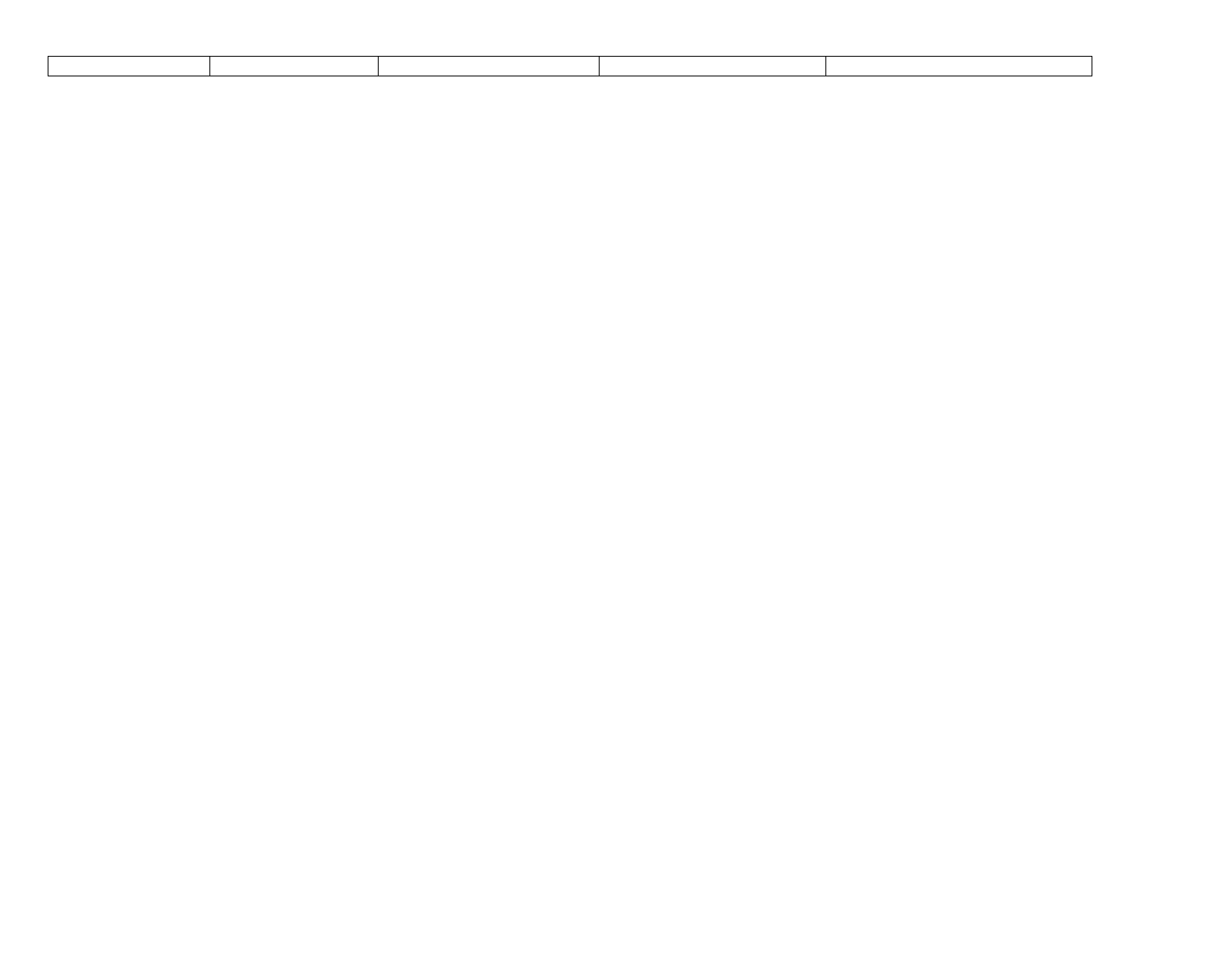| <b>CoPEC</b>                                                                                   |                                                                                             |                                                                                                                                                                                                                  |                                                                                                                                                                                                                                                                                       | GOAL #2: To expand membership orientation and leadership capacity to address the various components of TN EMSC including                                                                                                                                                                                                                                           |
|------------------------------------------------------------------------------------------------|---------------------------------------------------------------------------------------------|------------------------------------------------------------------------------------------------------------------------------------------------------------------------------------------------------------------|---------------------------------------------------------------------------------------------------------------------------------------------------------------------------------------------------------------------------------------------------------------------------------------|--------------------------------------------------------------------------------------------------------------------------------------------------------------------------------------------------------------------------------------------------------------------------------------------------------------------------------------------------------------------|
| <b>STRATEGIES</b>                                                                              | <b>LEADING</b><br><b>INDICATORS OF</b><br><b>SUCCESS</b>                                    | Committee: Rita Westbrook, and Debi Tuggle Co-Chairs, Carolyn Jackson, Diana Eckroth, Kate Copeland, Debi Tuggle, Jennifer Radtke<br><b>3 YEAR PERFORMANCE TARGETS</b>                                           | <b>YEAR 1 (10-11) ACTION</b><br><b>PLANS &amp; LEAD</b>                                                                                                                                                                                                                               | <b>PROGRESS</b>                                                                                                                                                                                                                                                                                                                                                    |
| 2.1Develop member<br>orientation to<br>increase knowledge<br>capacity of CoPEC<br>and TN EMSC. | 2.1 100%<br>participation in<br>orientation of<br>existing (EM) and<br>new members<br>(NM). | 10<br>11<br>12<br>EM<br>100<br>100<br>100<br>100<br><b>NM</b><br>100<br>100                                                                                                                                      | 2.1 a Orientation<br>provided to entire<br>CoPEC body and will<br>continue to provide<br>every 6 months to new<br>members. Content<br>included the history,<br>funding structure,<br>organizational<br>structure, and<br>expectation of<br>members.                                   | 2.1a Seventy six percent of committee attending<br>orientation.                                                                                                                                                                                                                                                                                                    |
|                                                                                                |                                                                                             |                                                                                                                                                                                                                  | 2.1b. Development of<br>a Big Brother / Sister<br>program - guideline to<br>assist new member in<br>understanding and<br>engaging activities of<br>CoPEC/TN EMSC.                                                                                                                     | 2.1b. Delayed. Implementation of Big<br>Brother/Sister scheduled for August 2011.                                                                                                                                                                                                                                                                                  |
| 2.2 Member<br>development.                                                                     | 2.2Completion of all<br>training sessions by<br>80% of the<br>members.                      | 10<br>Current<br>LE<br>66%<br><b>RR</b><br>50<br>66%<br>50<br>95%<br>Civic<br>$***$<br>$\%$<br>$\%$<br>Call<br>Letter<br>Visit<br>*LE: leadership exercise<br>RR: Roberts Rules of Order<br>Baseline from survey | 2.2Education Robert<br>Rules of Order.<br>4 sessions:<br>Definitions/call<br>1.<br>to business-Jennifer<br>Radtke, RN.<br>2.<br>Classifications<br>of motions-Kate<br>Copeland, RN.<br>Sessions to be given<br>over 1 year and<br>repeated every 2 years.<br>To be given at quarterly | Completed the first two sessions and plan to<br>continue Robert Rules of Order regarding<br>Sessions 3 and 4.<br>66% of members attended Robert Rules of<br>Order session.<br>95% of members attended Civic course on how<br>a bill becomes a law and advocacy.<br>Encouragement of increased civic participation<br>through call, letters and legislative visits. |

 $\Box$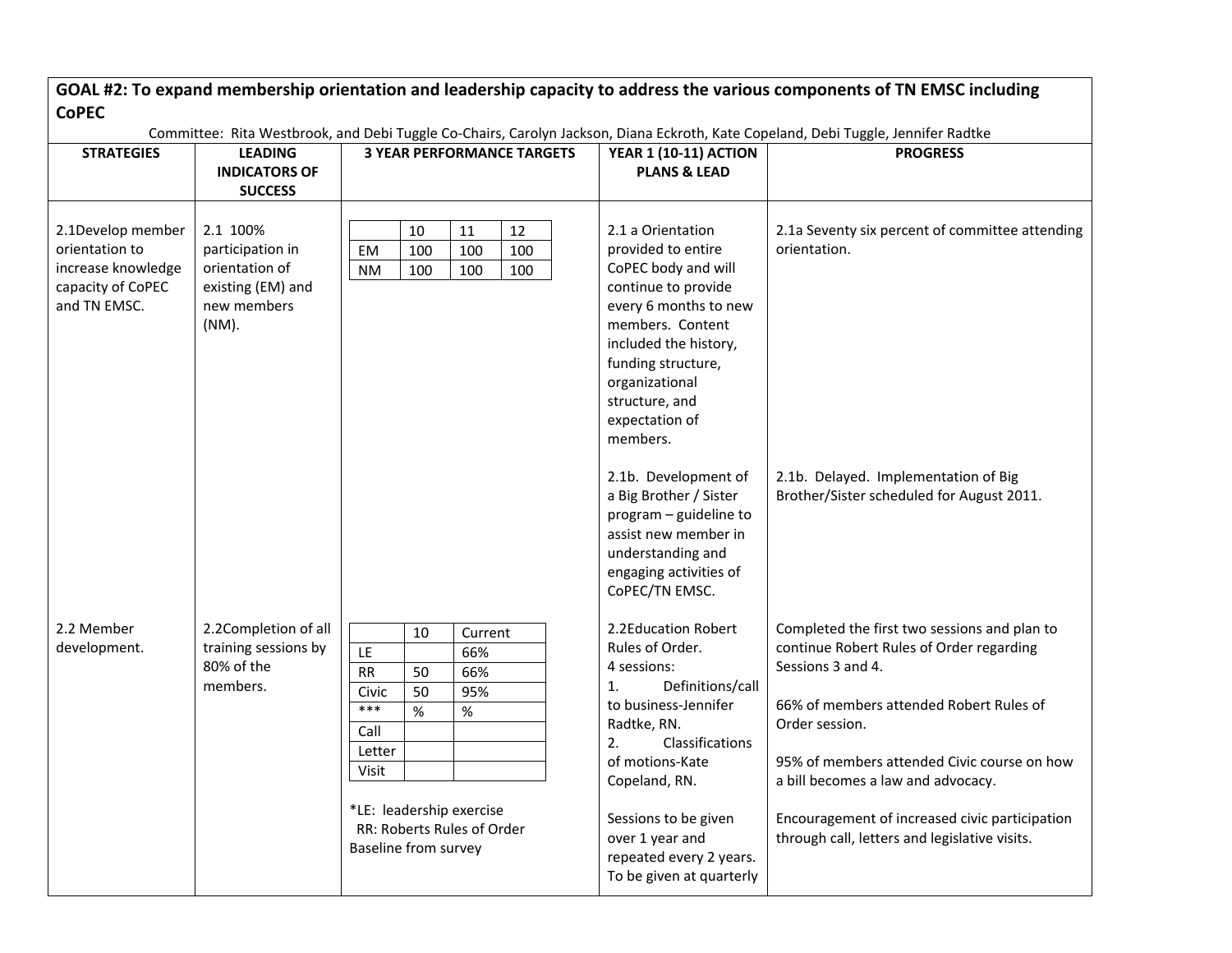|                            |                                                                                                                                                    |                                                                                                              | meetings by task force.                                                                                                                                                                                                                                                                         |                                                                                                                                            |
|----------------------------|----------------------------------------------------------------------------------------------------------------------------------------------------|--------------------------------------------------------------------------------------------------------------|-------------------------------------------------------------------------------------------------------------------------------------------------------------------------------------------------------------------------------------------------------------------------------------------------|--------------------------------------------------------------------------------------------------------------------------------------------|
|                            |                                                                                                                                                    |                                                                                                              | Development of<br>education on the<br>legislature process;<br>provided by Maureen<br>O'Connor.<br>Evaluate sessions by Bi-<br>Annual survey.<br>Civic/Law Assessment:<br>Obtain base line on<br>current members'<br>knowledge with survey.                                                      |                                                                                                                                            |
| 2.3Professional<br>update. | 90% of members<br>attend 75% of<br>quarterly meetings.<br>100% of quarterly<br>meetings have<br>legislative updated<br>from Executive<br>Director. | 10<br>Current<br>85<br>72%<br>Attendance<br>10<br>Current<br>EDR<br>100<br>100%<br>EDR - Ex. Director Report | 2.3 Send nomination<br>letters for membership<br>to each professional<br>org. or CEO<br>represented on CoPEC<br>- completed and return<br>date is May 1, 2010.<br>Present nominations to<br>nominating committee<br>and BLHCF and EMS<br>Board August 2010.<br>See attached list of<br>members. | 2.372% of members attended 75% of quarterly<br>meetings.<br>100% of quarterly meetings have legislative<br>update from Executive Director. |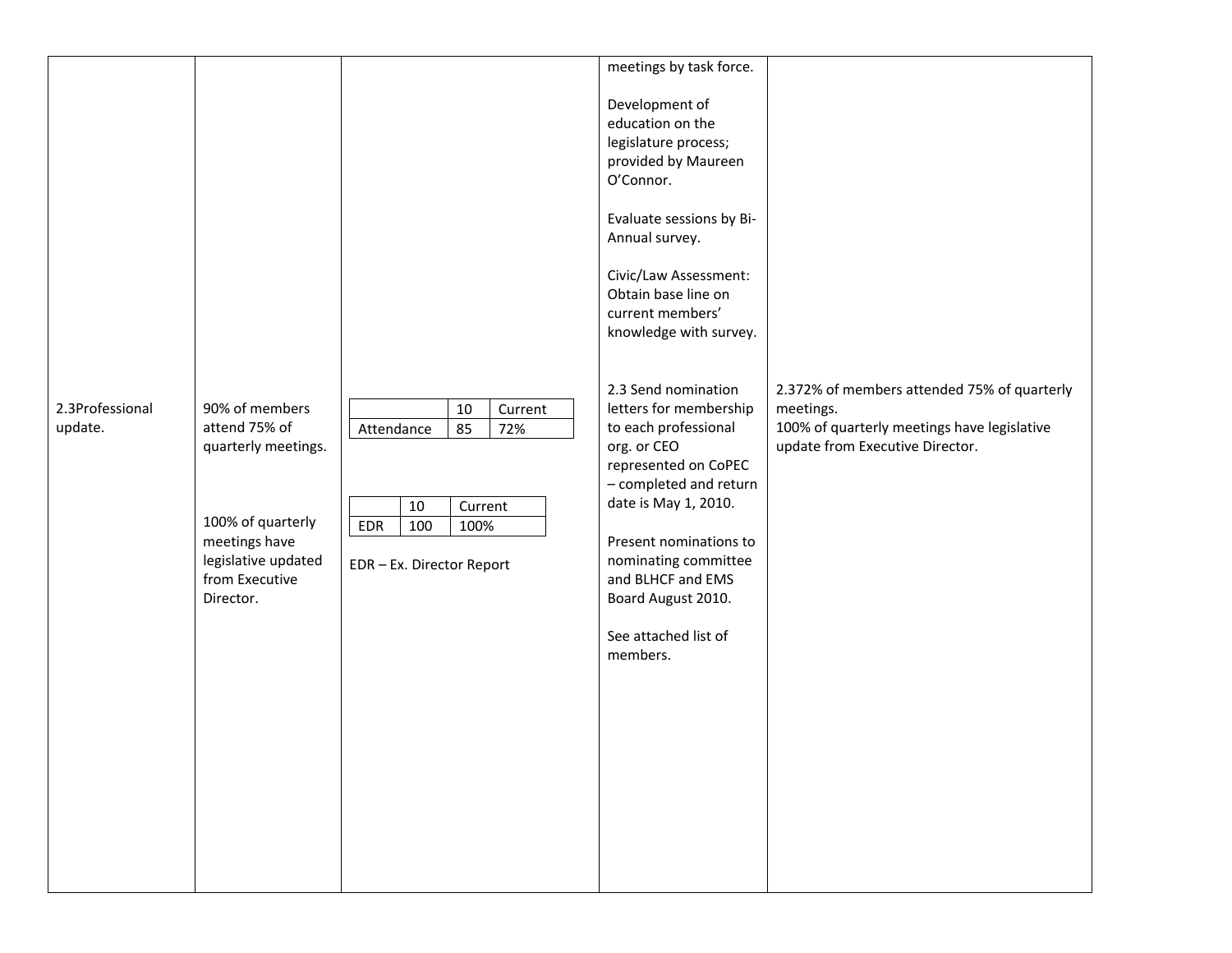| GOAL #3: To develop and integrate a statewide disaster plan for children                                                                                    |                                                                                                                                                                                                                                                                                |                                                                                                                                              |                                                                                                                                                                                                                                                                                                                                                                                                                                                                                                                                                                                                                                                               |                                                                                                             |  |  |  |
|-------------------------------------------------------------------------------------------------------------------------------------------------------------|--------------------------------------------------------------------------------------------------------------------------------------------------------------------------------------------------------------------------------------------------------------------------------|----------------------------------------------------------------------------------------------------------------------------------------------|---------------------------------------------------------------------------------------------------------------------------------------------------------------------------------------------------------------------------------------------------------------------------------------------------------------------------------------------------------------------------------------------------------------------------------------------------------------------------------------------------------------------------------------------------------------------------------------------------------------------------------------------------------------|-------------------------------------------------------------------------------------------------------------|--|--|--|
| Co-Chairs: James O'Donnell, Angie Bowen<br>Members: Marvin Hall, Anne Haston, Joe Holley, Mark Meredith, Gregg Mitchell, Rob Seeholtz, Ann Rutherford Reed, |                                                                                                                                                                                                                                                                                |                                                                                                                                              |                                                                                                                                                                                                                                                                                                                                                                                                                                                                                                                                                                                                                                                               |                                                                                                             |  |  |  |
| Sheri Smith                                                                                                                                                 |                                                                                                                                                                                                                                                                                |                                                                                                                                              |                                                                                                                                                                                                                                                                                                                                                                                                                                                                                                                                                                                                                                                               |                                                                                                             |  |  |  |
| <b>STRATEGIES</b>                                                                                                                                           | <b>LEADING</b><br><b>INDICATORS OF</b><br><b>SUCCESS</b>                                                                                                                                                                                                                       | <b>3 YEAR PERFORMANCE TARGETS</b>                                                                                                            | <b>YEAR 1 (10-11) ACTION</b><br><b>PLANS &amp; LEAD</b>                                                                                                                                                                                                                                                                                                                                                                                                                                                                                                                                                                                                       | <b>PROGRESS</b>                                                                                             |  |  |  |
| 3.1 Integrate and<br>interface TN EMSC<br>disaster issues into<br>Tennessee's<br>established disaster<br>system.<br>Lead: Angie Bowen                       | 3.1a. Complete by<br>July 1, 2010.<br>3.1b. Begin July 1,<br>2010 with<br>completion by Dec.<br>31, 2010.<br>**Opportunities to<br>share information<br>with various<br>agencies /<br>organization may<br>present themselves<br>and sharing<br>information will be<br>ongoing. | 2010: Obtain written state plan (ESF<br>8) and other pertinent existing<br>information, and disseminate to<br>committee. (Angie Bowen). Done | 3.1a. Develop graph of<br>agencies involved in<br>disaster management<br>in Tennessee and the<br>relationship between<br>each. Obtain contact<br>information for each<br>agency. (Angie Bowen)<br>** Patti Scott to obtain<br>School Disaster Plan.<br>Joe Phillips to obtain<br>TEMA Plan with graph<br>of interagency<br>connection.<br>3.1.b. Utilize above<br>information to share<br>information about TN<br>EMSC and inquire as to<br>needs of each agency in<br>relation to pediatrics.<br>(All committee<br>members based on<br>specialty and<br>geographic region,<br>coordinated by Angie<br>Bowen and James<br>O'Donnell).<br>Include<br>RMCC/CRPC | 3.1Parts done/Parts still pending. Graph of<br>what we have is complete, but still missing<br>stakeholders. |  |  |  |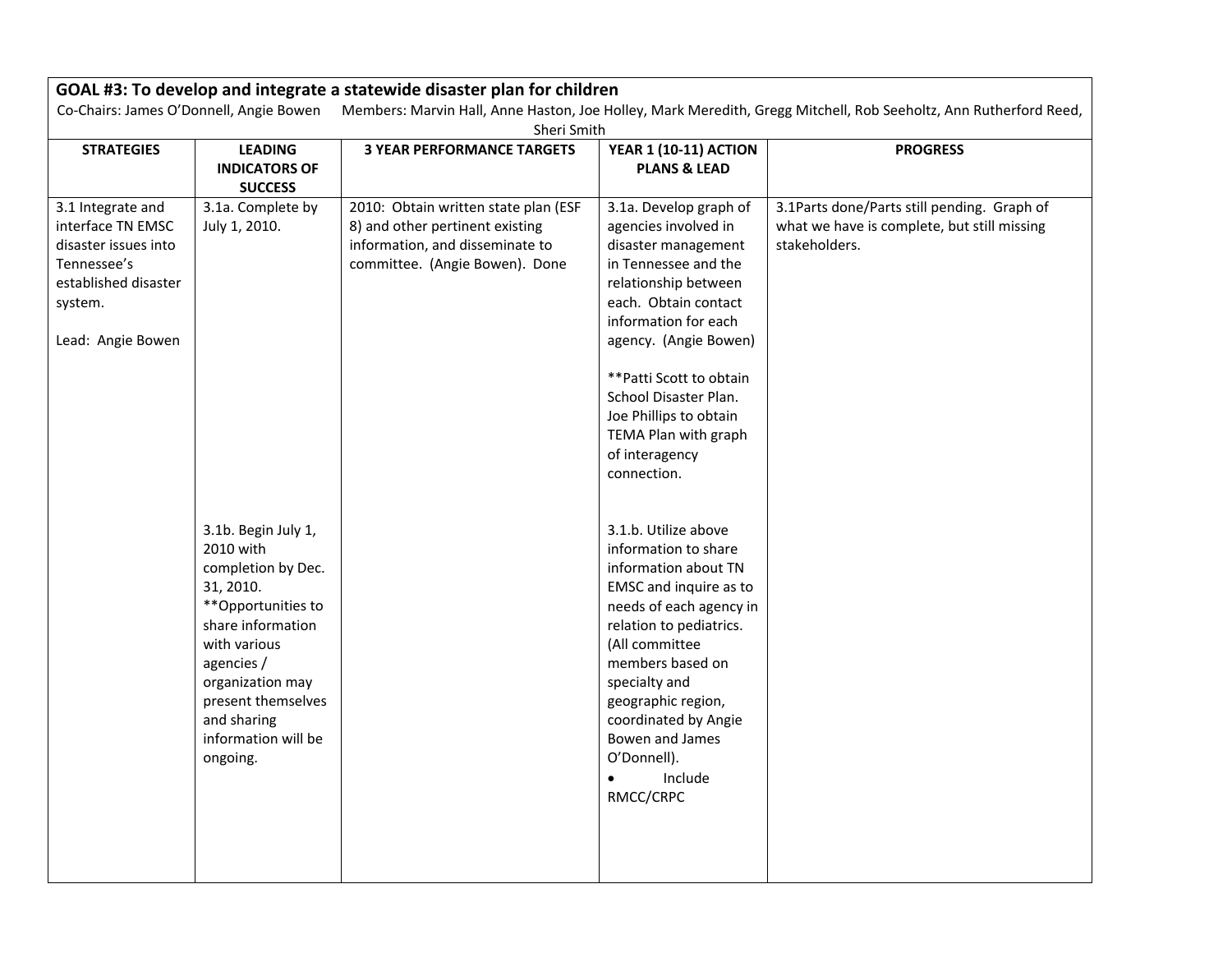| 3.2 Write pediatric<br>disaster addendum<br>to Tennessee's state<br>disaster plan.<br>Lead: James<br>O'Donnell      | 3.2 Completion of<br>written plan by<br>December 11,<br>2012.<br>Initial step: Obtain<br>previous work done<br>by Dr. Abramo by<br>December 31, 2009.<br>(James O'Donnell)<br>Done<br>Review of other<br>state plans and<br>work previously<br>completed by | 2010: Review of plans and work<br>previously completed. Include<br>altered standards of care.<br>2012: Completion of written plan.<br>2012: Submission of plan to state for<br>acceptance into existing state disaster<br>plan.<br>2010: Material gathering and review. | 3.20btain copies of<br>other state plans and<br>begin review.<br>Sheri Smith<br>James O'Donnell<br>Reference:<br>$\bullet$<br>Karen Ketchie<br>All committee<br>members to review and<br>submit feedback. | 3.2 Other state plans that include pediatrics not<br>available.<br>Completion of written plan.<br>James O'Donnell<br>Angie Bowen                                                                                                                                                                                                                                                                                                                      |
|---------------------------------------------------------------------------------------------------------------------|-------------------------------------------------------------------------------------------------------------------------------------------------------------------------------------------------------------------------------------------------------------|-------------------------------------------------------------------------------------------------------------------------------------------------------------------------------------------------------------------------------------------------------------------------|-----------------------------------------------------------------------------------------------------------------------------------------------------------------------------------------------------------|-------------------------------------------------------------------------------------------------------------------------------------------------------------------------------------------------------------------------------------------------------------------------------------------------------------------------------------------------------------------------------------------------------------------------------------------------------|
| 3.3 Compile<br>information<br>and resources<br>for<br>dissemination/r<br>eady<br>availability.<br>Lead: Angie Bowen | December 31, 2011.<br>3.3 Material review<br>by December 31,<br>2010.<br>Resource<br>compilation by<br>December 201.                                                                                                                                        | 3.3 2011: Resource compilation.                                                                                                                                                                                                                                         | 3.3 Materials gathered<br>and reviewed.<br>See assignments year 2.                                                                                                                                        | 3.3 Compilation of resources to include:<br>-Pediatric treatment guidelines (Gregg Mitchell:<br>Private Practice, Joe Holley: EMS/ED)<br>-Educational modules (Pattie Scott, Marvin Hall,<br>Anne Haston)<br>-Clearinghouse for classes with disaster /<br>pediatric care components (PALS, PEPP, PITLS)<br>(Angie Bowen)<br>-References (books, web/web-based links, DVD)<br>(James O'Donnell)<br>-State and regional conferences (Mark<br>Meredith) |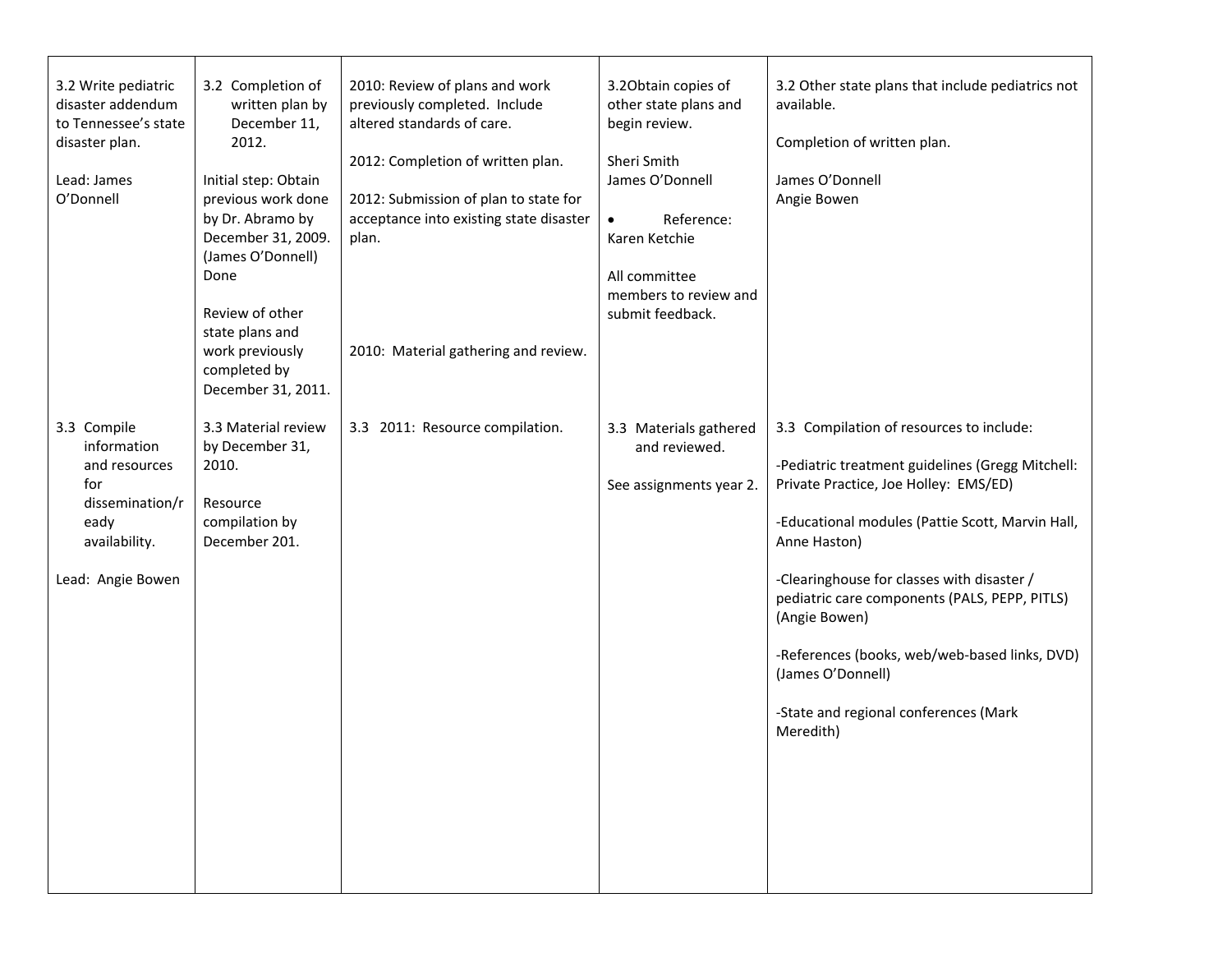| 3.4 Develop tool<br>for local                              | 3.4. Survey tool<br>completed by                                    | 3.4. Develop survey tool for:                                                                                                                                                                                                                          | 3.4a. Develop survey tool for:                                                                                                         |
|------------------------------------------------------------|---------------------------------------------------------------------|--------------------------------------------------------------------------------------------------------------------------------------------------------------------------------------------------------------------------------------------------------|----------------------------------------------------------------------------------------------------------------------------------------|
| pediatric<br>disaster<br>resources<br>across the<br>state. | December 31, 2010.                                                  | -EMS (Joe Holley, Angie Bowen)<br>-Hospitals (Mark Meredith, Sheri<br>Smith, Anne Rutherford Reed)<br>-Private practitioners (Greg Mitchell,<br>Patti Scott)                                                                                           | -EMS in process, awaiting final approval<br>-Hospitals<br>Sheri working on, data gathered from previous<br>surveys (scanty at best).   |
| Lead: James<br>O'Donnell                                   |                                                                     |                                                                                                                                                                                                                                                        |                                                                                                                                        |
|                                                            | 3.4b. HURTZ<br>information<br>obtained by May<br>31, 2010.          | 3.4b. Obtain information regarding<br>HURTZ system from state EMS office<br>(James O'Donnell to obtain from Joe<br>Phillips or Donna Tidwell by May 31,<br>$2010$ ).                                                                                   | 3.4b. Presentation of HURTZ system by Donna<br>Tidwell. Completed.<br>Mark Meredith presented to committee the<br>SMART triage system. |
|                                                            | 3.4c. Map<br>developed county<br>by county by<br>December 31, 2011. | Mark Meredith to present to<br>$\bullet$<br>committee on SMART triage next<br>meeting. Donna Tidwell or Joe<br>Phillips to present on HURTZ system.<br>5.<br>2012: Statewide disaster drill<br>completed with data collected<br>regarding performance. |                                                                                                                                        |
| 3.4 Organize<br>statewide<br>pediatric<br>disaster drill.  | 3.4Completion of drill<br>by December 31,<br>2012.                  |                                                                                                                                                                                                                                                        |                                                                                                                                        |
| Lead: James<br>O'Donnell                                   |                                                                     |                                                                                                                                                                                                                                                        |                                                                                                                                        |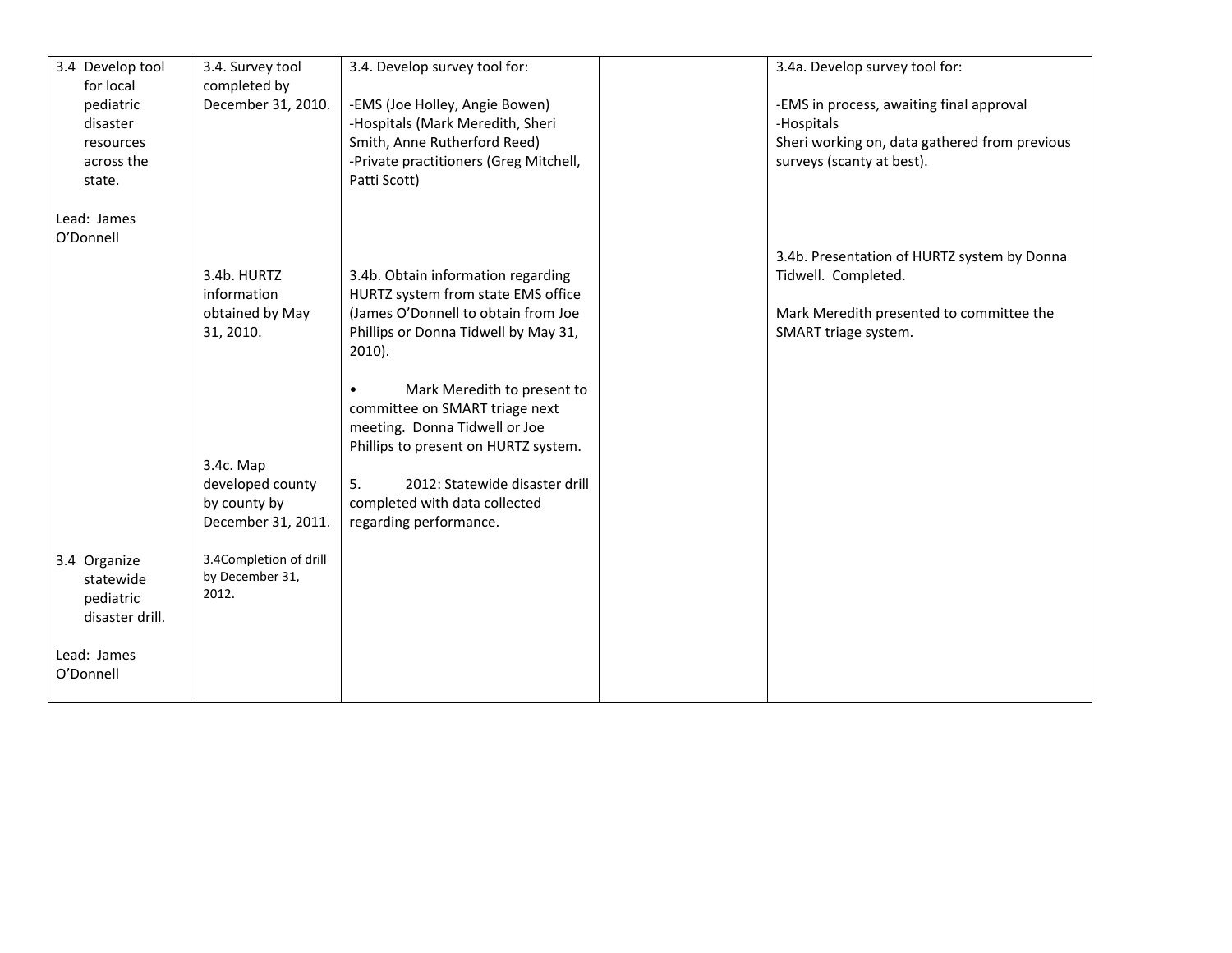## GOAL #4: Use education (including publications) to support, develop and disseminate current best practice for emergency medical **services for children**

Marisa Moyers and Lee Blair, Co‐Chairs Kaye Stewart, Lee Blair, Yvette DeVaughn, Donna Tidwell , Michael Wallace, Trey Eubanks, Christy Cooper, Sandra Castro, Rick Collier, Ken Holbert, Data co‐chair Paulette Johnson, Brad Strohler

| <b>STRATEGIES</b>                                                                                                                                          | <b>LEADING</b>                                                                                                                                                                                                               | <b>3 YEAR PERFORMANCE TARGETS</b>                                                                                                                                      |                                                           |                                                              |                                                                                                                            |                            | <b>YEAR 1 (10-11) ACTION</b>                                                                                                                                                                                                                                                                                                                                                                                                                                                                                                                                                                                                                                                                | <b>PROGRESS</b>                                                                                                                                                                                                                                                                                                                                                                                                                                                                                                                                                                                                                                                                                                                                                                                                                             |
|------------------------------------------------------------------------------------------------------------------------------------------------------------|------------------------------------------------------------------------------------------------------------------------------------------------------------------------------------------------------------------------------|------------------------------------------------------------------------------------------------------------------------------------------------------------------------|-----------------------------------------------------------|--------------------------------------------------------------|----------------------------------------------------------------------------------------------------------------------------|----------------------------|---------------------------------------------------------------------------------------------------------------------------------------------------------------------------------------------------------------------------------------------------------------------------------------------------------------------------------------------------------------------------------------------------------------------------------------------------------------------------------------------------------------------------------------------------------------------------------------------------------------------------------------------------------------------------------------------|---------------------------------------------------------------------------------------------------------------------------------------------------------------------------------------------------------------------------------------------------------------------------------------------------------------------------------------------------------------------------------------------------------------------------------------------------------------------------------------------------------------------------------------------------------------------------------------------------------------------------------------------------------------------------------------------------------------------------------------------------------------------------------------------------------------------------------------------|
|                                                                                                                                                            | <b>INDICATORS OF</b><br><b>SUCCESS</b>                                                                                                                                                                                       |                                                                                                                                                                        |                                                           |                                                              |                                                                                                                            |                            | <b>PLANS &amp; LEAD</b>                                                                                                                                                                                                                                                                                                                                                                                                                                                                                                                                                                                                                                                                     |                                                                                                                                                                                                                                                                                                                                                                                                                                                                                                                                                                                                                                                                                                                                                                                                                                             |
| 4.1 Explore the<br>implementation<br>of a QI tool to<br>be used<br>statewide in<br>identifying<br>problematic<br>EMS and inter-<br>facility<br>transports. | 4.1a. Increase<br>participation and<br>possible utilization<br>of the QI process by<br>CRPC facilities by<br>200% before July<br>2012.<br>1b. Decrease<br>number of<br>problematic<br>transports by 50%<br>before July 2013. | # of CRPC<br>participation<br><b>ETCH</b><br>LeB<br><b>MCC</b><br>н<br>Child<br>rens<br>Erlan<br>ger<br>Baseline by CRPC region<br><b>ETCH</b><br>Le Bonheur<br>MCCH@V | 10<br>10%<br>6%<br>3.11<br>%<br>10%<br>Childrens Erlanger | 10<br>$\mathbf{1}$<br>11<br>$\overline{7}$<br>4%<br>3%<br>7% | Progress<br>4/4<br>12<br>$\overline{2}$<br>$\overline{2}$<br>$\overline{2}$<br>$\overline{2}$<br>10%<br>6%<br>3.11%<br>10% | b.<br>c.<br>d.<br>e.<br>f. | 4.1a. Coordinators and<br>nurse managers to<br>gather current QI data<br>elements utilized at<br>their CRPC institution.<br>Establish<br>general standards for<br>problematic transfers.<br>Establish<br>rating score for<br>problematic transports.<br>Review<br>RedCap database to<br>identify problematic<br>transfers and cross-<br>reference with<br>transfers from<br>identified hospitals by<br>June 2010.<br>Identify<br>patients that received<br>resuscitative measures<br>at a non-CRPC hospital<br>and was not<br>subsequently<br>transferred from<br>identified hospitals by<br>June 2010.<br>IRB generated<br>between Vanderbilt<br>and identified hospitals<br>by June 2010. | 4.1a.-f. 100% of Comprehensive Regional<br>Pediatric Centers (LeBonheur Children's<br>Hospital, Monroe Carell Jr. Children's Hospital at<br>Vanderbilt, East TN Children's, and Children's<br>Hospital at Erlanger have established the quality<br>improvement data elements and a rating<br>system. Each CRPC institution has begun<br>entering problematic transports to a secure<br>website called RedCap.<br>Vanderbilt developed and tested the RedCap<br>project and decreased their problematic<br>transports from 10% to 3.11%. The other CRPCs<br>have gathered preliminary data and is instituting<br>the project this fiscal year.<br>Publication regarding problematic transports to<br>peer reviewed journal by January 2011 as well<br>as 1 e. and f. is delayed due to the start date of<br>gathering QI data was postponed. |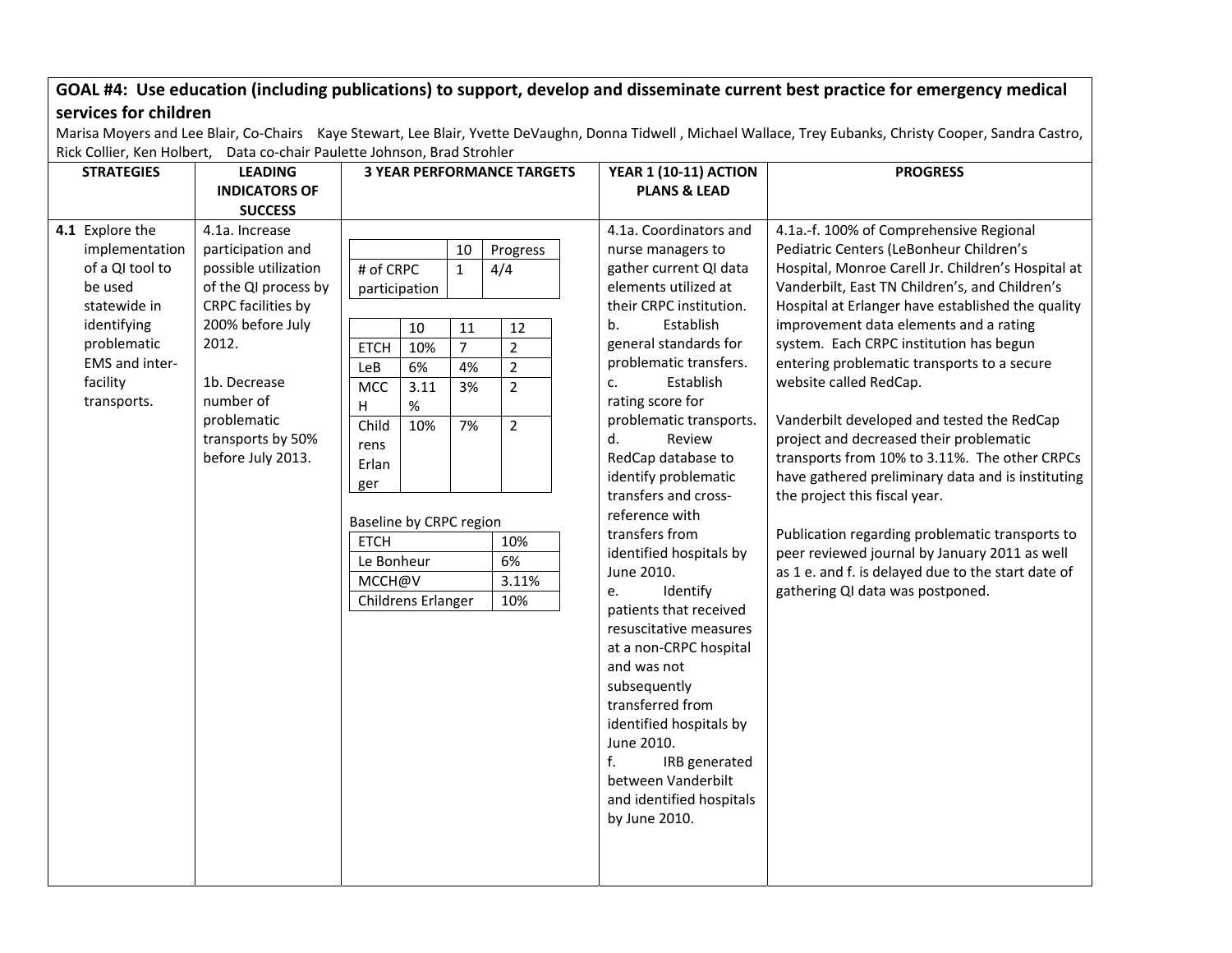| 4.2 Develop                 | 4.2 Each hospital    |                         | 10 | 11 | 12 | 4.2a. Task force          | 4.2a Incomplete, we have the case                  |
|-----------------------------|----------------------|-------------------------|----|----|----|---------------------------|----------------------------------------------------|
| <b>Pediatric Simulation</b> | facility that has an | <b>ETCH</b>             |    |    |    | members and CRPC          | presentations that we feel will meet the needs     |
| scenarios that will         | emergency            | LeB                     |    |    |    | coordinators, review      | of all, but we have not developed the test this is |
| provide consistency         | department and       | MCC                     |    |    |    | materials from Susan      | in process.                                        |
| in educational              | each EMS agency      | $\mathsf{H}$            |    |    |    | Hohenhaus that were       |                                                    |
| training.                   | will be offered a    | Child                   |    |    |    | emailed by Rhonda.        |                                                    |
|                             | pediatric simulation | rens                    |    |    |    | b. CRPC Coordinators      |                                                    |
|                             | annually by CRPC     | Erlan                   |    |    |    | identify scenerios        |                                                    |
|                             | Coordinators.        | ger                     |    |    |    | problematic for all       |                                                    |
|                             |                      |                         |    |    |    | regions.                  |                                                    |
|                             |                      |                         |    |    |    | c. Develop uniform        |                                                    |
|                             |                      | Baseline by CRPC region |    |    |    | curriculum used by        |                                                    |
|                             |                      | <b>ETCH</b>             |    |    |    | each CRPC Coordinator     |                                                    |
|                             |                      | Le Bonheur              |    |    |    | for scenario education    |                                                    |
|                             |                      | MCCH@V                  |    |    |    | that includes             |                                                    |
|                             |                      | Childrens               |    |    |    | recognition of ill child, |                                                    |
|                             |                      |                         |    |    |    | preparation for           |                                                    |
|                             |                      | Erlanger                |    |    |    | transfer, and             |                                                    |
|                             |                      |                         |    |    |    | appropriate handoff       |                                                    |
|                             |                      |                         |    |    |    | (CRPC Coordinators and    |                                                    |
|                             |                      |                         |    |    |    | this task force)          |                                                    |
|                             |                      |                         |    |    |    | February 2011.            |                                                    |
|                             |                      |                         |    |    |    | d. Develop standardize    |                                                    |
|                             |                      |                         |    |    |    | evaluation tool to critic |                                                    |
|                             |                      |                         |    |    |    | scenario (CRPC            |                                                    |
|                             |                      |                         |    |    |    | Coordinators and this     |                                                    |
|                             |                      |                         |    |    |    | task force). First draft  |                                                    |
|                             |                      |                         |    |    |    | October 2010. Final       |                                                    |
|                             |                      |                         |    |    |    | February 2011.            |                                                    |
|                             |                      |                         |    |    |    | e. Develop evaluation     |                                                    |
|                             |                      |                         |    |    |    | tool for EMS and          |                                                    |
|                             |                      |                         |    |    |    | emergency department      |                                                    |
|                             |                      |                         |    |    |    | to complete following     |                                                    |
|                             |                      |                         |    |    |    | educational experience    |                                                    |
|                             |                      |                         |    |    |    | (CRPC Coordinators and    |                                                    |
|                             |                      |                         |    |    |    | this task force). First   |                                                    |
|                             |                      |                         |    |    |    | draft October 2010.       |                                                    |
|                             |                      |                         |    |    |    | Final February 2011.      |                                                    |
|                             |                      |                         |    |    |    |                           |                                                    |
|                             |                      |                         |    |    |    |                           |                                                    |
|                             |                      |                         |    |    |    |                           |                                                    |
|                             |                      |                         |    |    |    |                           |                                                    |
|                             |                      |                         |    |    |    |                           |                                                    |
|                             |                      |                         |    |    |    |                           |                                                    |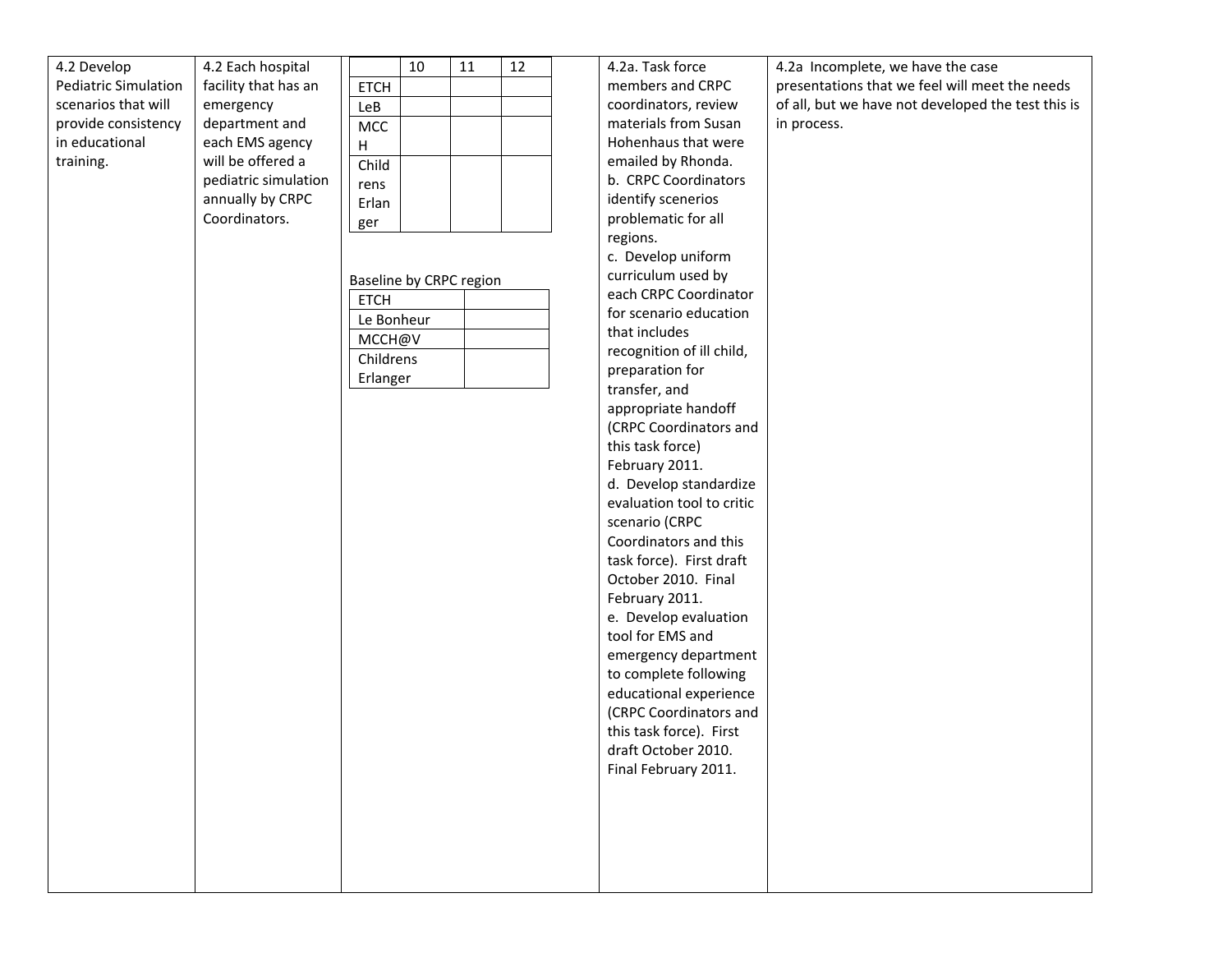| 4.3 Survey          | 4.3 The CoPEC                            | Survey Response Rate           |            | 4.3a Develop EMS | 4.3 Survey completed and the results              |                                                 |
|---------------------|------------------------------------------|--------------------------------|------------|------------------|---------------------------------------------------|-------------------------------------------------|
| education tool for  | education / data                         | July<br>June                   | Aug        |                  | education survey and                              | demonstrated a need for on line training        |
| EMS.                | task force's pre                         | 20%<br>30%                     | 50%        |                  | distribute survey                                 | courses. (8/2010)                               |
|                     | hospital education                       |                                |            |                  | through the EMS                                   |                                                 |
|                     | survey will be                           |                                |            |                  | consultants.                                      |                                                 |
|                     | disseminated to                          |                                |            |                  | Develop basic pediatric                           |                                                 |
|                     | 100% of ambulance                        |                                |            |                  | emergency care                                    |                                                 |
|                     | services in TN with a<br>50% response to |                                |            |                  | presentations (ABC) in<br>the format requested in |                                                 |
|                     | survey.                                  |                                |            |                  | survey by October                                 |                                                 |
|                     |                                          |                                |            |                  | 2010.                                             |                                                 |
|                     |                                          |                                |            |                  |                                                   |                                                 |
|                     |                                          |                                |            |                  |                                                   |                                                 |
|                     |                                          |                                |            |                  |                                                   |                                                 |
| 4.4 Basic pediatric | 4.4 Basic pediatric                      | <b>Basic Care Presentation</b> |            |                  | 4.4 Develop pre and                               | 4.4 Incomplete, we have the case presentations  |
| emergency care      | emergency care                           | 10                             | 12<br>11   |                  | post test standardized                            | that we feel will meet the needs of all, but we |
| presentations ABC.  | presentation will be                     | Goal<br>25%                    | 50%<br>75% |                  | presentations (all                                | have not developed the test this is in process. |
|                     | viewed by 75% of                         | <b>ETCH</b>                    |            |                  | members of                                        |                                                 |
|                     | EMS agencies by<br>2012.                 | LeB                            |            |                  | committee).                                       |                                                 |
|                     |                                          | MCC                            |            |                  |                                                   |                                                 |
|                     |                                          | н                              |            |                  |                                                   |                                                 |
|                     |                                          | TC T                           |            |                  |                                                   |                                                 |
|                     |                                          |                                |            |                  |                                                   |                                                 |
| 4.5 Surveyor        | 4.5 An orientation                       | % Attended                     |            |                  | 4.5 An offer to assist                            | 4.5 Presentation by Dr. Gilmore to BLHCF        |
| education.          | to the BLHCF                             | 2011                           |            |                  | with orientation                                  | surveyors regarding pediatric emergency care    |
|                     | surveyors                                | 75%                            |            |                  | will be made to the                               | rules and regulations with greater than 75% in  |
|                     | regarding the                            |                                |            |                  | BLHCF by the chair                                | attendance. Department of Health and            |
|                     | pediatric                                |                                |            |                  | of the Exceeding                                  | surveyors very complimentary of presentation    |
|                     | emergency care<br>rules and              |                                |            |                  | the Performance<br>Measure task force             | and the information gained.                     |
|                     | regulations will                         |                                |            |                  | and/or CoPEC chair                                |                                                 |
|                     | be attended by                           |                                |            |                  | at the September                                  |                                                 |
|                     | 75% of                                   |                                |            |                  | 2010 meeting.                                     |                                                 |
|                     | surveyors in                             |                                |            |                  |                                                   |                                                 |
|                     | 2011.                                    |                                |            |                  |                                                   |                                                 |
|                     |                                          |                                |            |                  |                                                   |                                                 |
|                     |                                          |                                |            |                  |                                                   |                                                 |
|                     |                                          |                                |            |                  |                                                   |                                                 |
|                     |                                          |                                |            |                  |                                                   |                                                 |
|                     |                                          |                                |            |                  |                                                   |                                                 |
|                     |                                          |                                |            |                  |                                                   |                                                 |
|                     |                                          |                                |            |                  |                                                   |                                                 |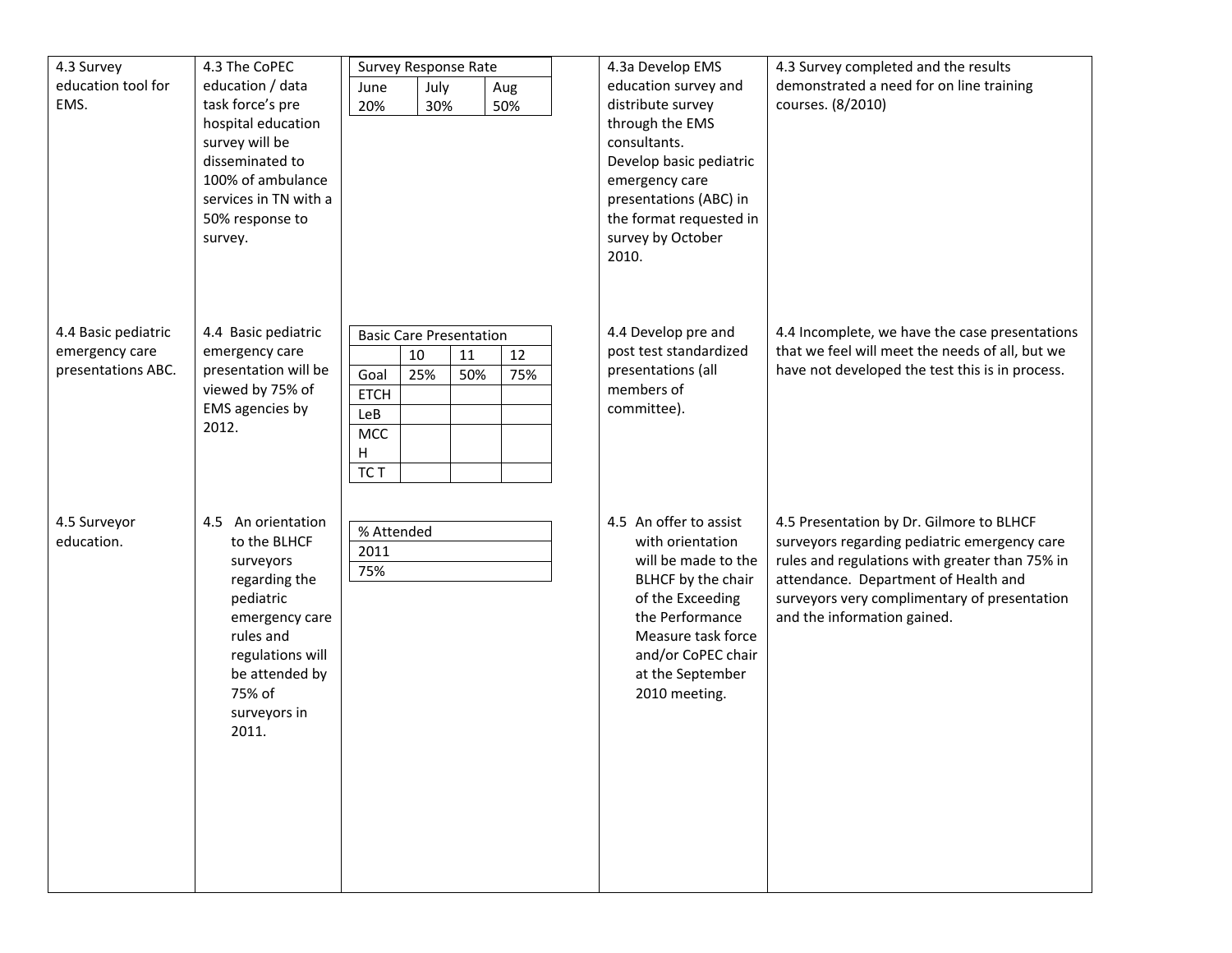| 4.6 EMS and BLHCF | 4.6 100% of (EMS          |             | 11  | 12  | 4.6 Invitation will be      | 4.6a. Invitations have been made to EMS Board   |
|-------------------|---------------------------|-------------|-----|-----|-----------------------------|-------------------------------------------------|
| invited to        | Board), EMS               | Goal        | 100 | 100 | made to EMS Board           | members that are new since June 2010 by CRPC    |
|                   |                           |             |     |     |                             |                                                 |
| observe mock      | Directors and             | Invite      |     |     | members that are not        | Coordinator for the region in which the EMS     |
| code.             | <b>Trainers and BLHCF</b> | <b>ETCH</b> |     |     | retiring June 2010 by       | Board member resides and 50% will observe a     |
|                   | will be offered to        | LeB         |     |     | <b>CRPC Coordinator for</b> | mock code by December 2011.                     |
|                   | observe a mock            | <b>MCCH</b> |     |     | the region in which the     |                                                 |
|                   | code and 75% will         | <b>TCT</b>  |     |     | <b>EMS Board member</b>     | 4.6b. Invitation will be made to BLHCF that are |
|                   | observe mock code.        |             |     |     | resides and 50% will        | not retiring June 2010 by CRPC Coordinator for  |
|                   |                           |             |     |     | observe a mock code         | the region in which the board member resides    |
|                   |                           |             |     |     | by September 2010.          | and 50% will observe a mock code by December    |
|                   |                           |             | 11  | 12  |                             | 2011.                                           |
|                   |                           | Goal        | 50% | 75% |                             |                                                 |
|                   |                           | <b>ETCH</b> |     |     |                             |                                                 |
|                   |                           | <b>LeB</b>  |     |     |                             |                                                 |
|                   |                           | <b>MCCH</b> |     |     |                             |                                                 |
|                   |                           | TC T        |     |     |                             |                                                 |
|                   |                           |             |     |     |                             |                                                 |
|                   |                           |             | 11  | 12  |                             |                                                 |
|                   |                           |             |     |     |                             |                                                 |
|                   |                           | Goal        | 50% | 75% |                             |                                                 |
|                   |                           | <b>ETCH</b> |     |     |                             |                                                 |
|                   |                           | LeB         |     |     |                             |                                                 |
|                   |                           | <b>MCCH</b> |     |     |                             |                                                 |
|                   |                           | TC T        |     |     |                             |                                                 |